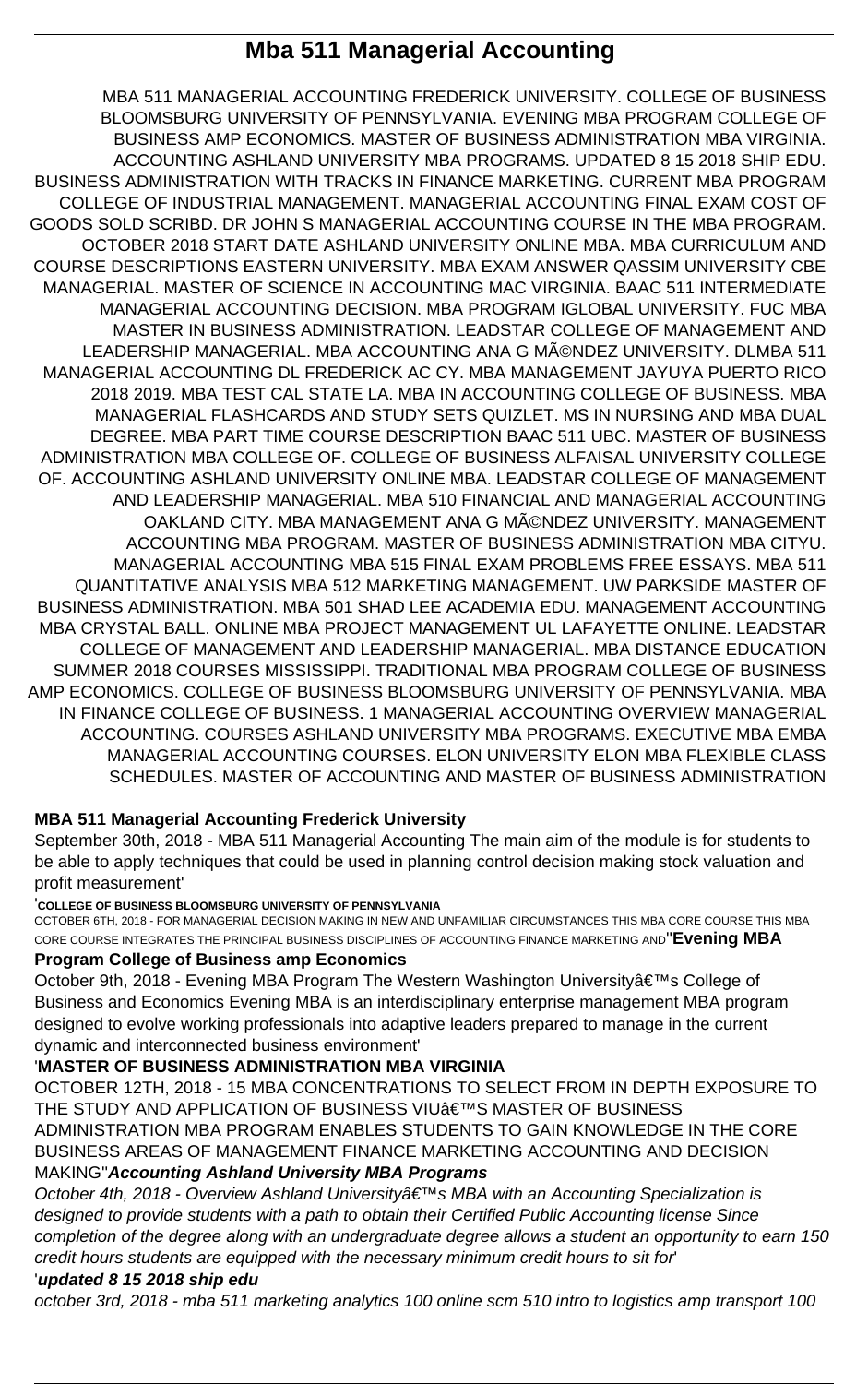online fin 512 investment analysis 100 online fin 520 financial risk management 100 online mba 583 health care law 100 online bsn 511 business operations 100 online spring 2020 online online evening evening course 1st half 2nd half ship harrisburg mba 502 managerial accounting x x x mba 529 corporate''**Business Administration with tracks in Finance Marketing**

October 11th, 2018 - Business Administration with tracks in Finance Marketing Operations Management Management of Information Technology and Construction Industry M B A Print Degree Planner Print Friendly Page Add to Portfolio Master of Business Administration MBA The MBA is designed to prepare students who have completed undergraduate work in any academic discipline and intend to pursue a management'

PROJECT CHAP 012 CHAPTER 9 FINAL EXAM AC 505''**Dr John S Managerial Accounting Course In The MBA Program** October 12th, 2018 - The Managerial Accounting Course Is A Major Part Of The Masters Of Business Administration Program The Managerial Accounting Course Is A Major Part Of The Masters Of Business Administration Program Categories Search Udemy For Business Get Your Team Access To Udemya€™s

### '**Current MBA Program College of Industrial Management**

October 12th, 2018 - Second Semester Course Course Title LT LB CR ACCT 510 Managerial Accounting 3 0 3 MKT 510 Marketing Management 3 0 3 FIN 510 Managerial<sup>"</sup> MANAGERIAL ACCOUNTING FINAL EXAM COST OF **GOODS SOLD SCRIBD**

OCTOBER 12TH, 2018 - MBA 6030 FINAL EXAM CHAPTER 11 QUIZ INFORMATIONS FINALS SOLUTIONS ACCT 505 WEEK 6 QUIZ SEGMENT

REPORTING AND RELEVANT COSTS FOR DECISIONS CASE STUDY 1 WEEK 3 ACCOUNTING REVIEW CHAPTER 13 MANAGERIAL ACCOUNTING

BRAUN3 12 TIF CHAPTER 10 PROJECT AC505 PART B ANSWERS FOR MIDTERM AC505 ACC505 QUIZ 2 EXAMPLE BRAUN3 11 TIF CLARK PAINTS

October 6th, 2018 - VIU's Master of Science in Accounting MAC requires twelve courses and consists of two study areas that develop core competency in accounting as well as additional necessary knowledge and skills to become an accountant beyond prerequisite courses'

Top 2 500 Courses Anytime Anywhere Try Udemy For Business Become An Instructor Turn What You Know Into An Opportunity'

### '**OCTOBER 2018 START DATE ASHLAND UNIVERSITY ONLINE MBA**

OCTOBER 4TH, 2018 - THE ASHLAND UNIVERSITY 1 YEAR ONLINE MBA IS STRUCTURED FOR COMPLETION OF ALL 30 CREDIT HOURS IN JUST 1 YEAR BELOW IS OUR COURSE SCHEDULE FOR STUDENTS WHO START THE PROGRAM IN OCTOBER OF 2018 COURSE SCHEDULE FOR THE OCTOBER 2018 START DATE STUDENTS WILL EARN AN MBA SPECIALIZATION IN PROJECT MANAGEMENT PLEASE NOTE COURSES VIEW ARTICLE'

### '**MBA Curriculum and Course Descriptions Eastern University**

October 15th, 2018 - Below are the courses and the required prerequisites that are necessary to complete the Master $\hat{\mathbf{a}} \in \mathbb{M}$ s of Business Administration BUSA 509 Essentials of Accounting and Finance Prerequisite MNGT 511 Global Perspectives of Management Leadership and Ethical Issues BUSA 513 Data Informed Decision Making ECON 512 Managerial Economics ACCT 531 Managerial Accounting FINA 532 Managerial''**mba exam answer qassim university cbe managerial**

september 19th, 2018 - view mba exam answer from acct 511 at qassim university qassim university cbe managerial accounting acc 511 instructar dr ibrahim

sweiti student no earned max 10 midterm exame first

### '**Master of Science in Accounting MAC Virginia**

### '**BAAC 511 Intermediate Managerial Accounting Decision**

September 5th, 2018 - BAAC 511 Intermediate Managerial Accounting Decision Making amp Performance Evaluation Program Part Time MBA Class of 2018 Course Outline 1'

september 20th, 2018 - managerial finance and accounting to demonstrate the ability to explain financial and accounting information and manage budgets for

sound long term investment decisions for the growth of the organization'

### '**FUC MBA Master in Business Administration**

October 7th, 2018 - MBA Master in Business Administration MBA 511 Managerial Accounting Georgiou AK MBA 514 Financial Management Nicos Koussis

MBA512 Managerial Economics Bernard Musyck MBA513 Marketing Principles Nasia Tziortzi MBA516 Human Resource Management and Leadership

Stavros Georgiades MBA517 Strategic Management Dr Nina Gorovaia Zeniou MBA518 Project Management Spring 2018'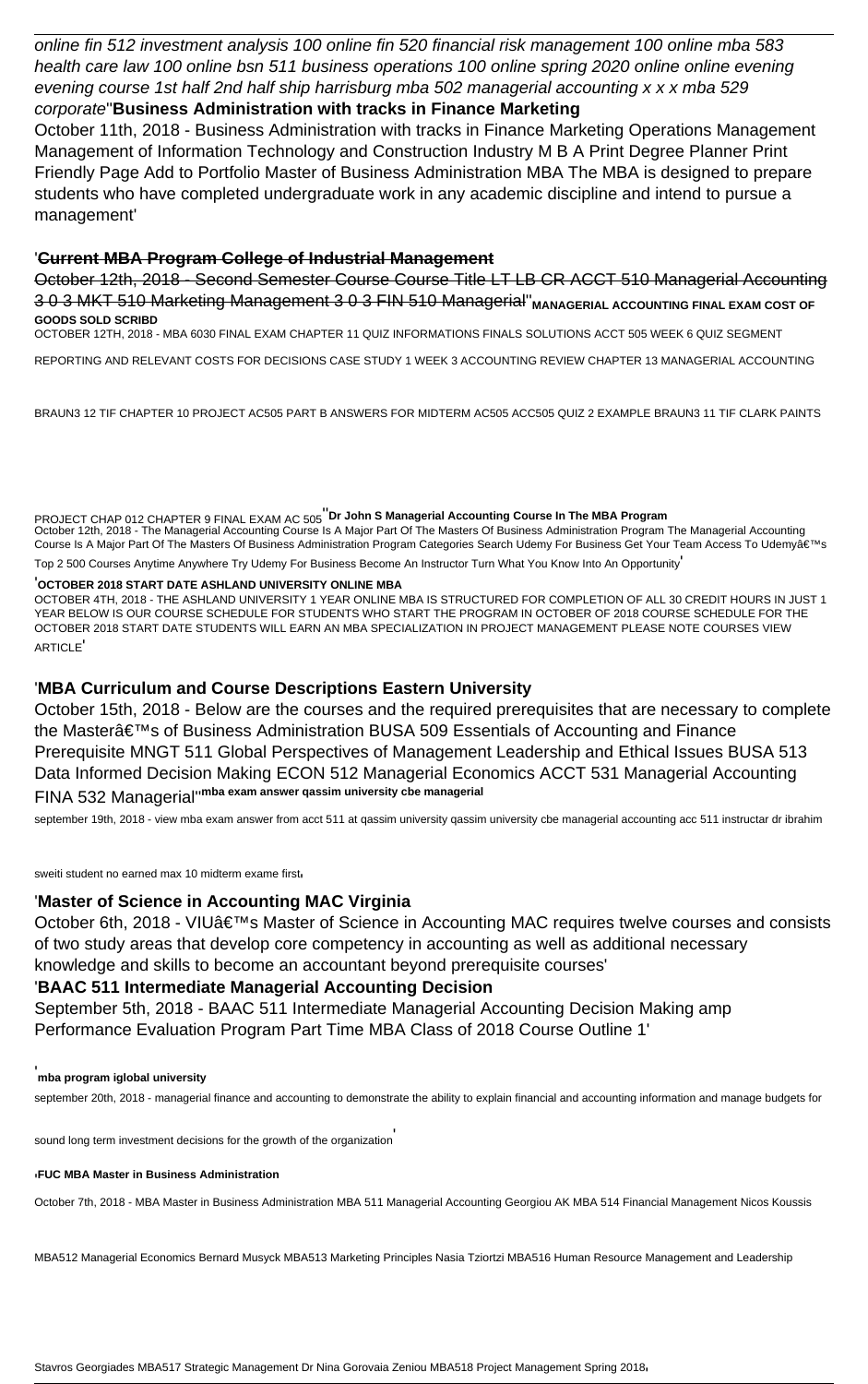### '**Leadstar College of Management and Leadership Managerial**

September 29th, 2018 - Leadstar College of Management and Leadership Managerial Accounting MBA 511 Tutor Marked Project Assignment General Directions Attempt each of the following questions according to their respective instructions and provide detailed explanations and show all the necessary

computations as needed The assignment should be only completed individually and copying from others disqualifies results' '**mba accounting ana g méndez university**

September 13th, 2018 - DLMBA 511 Managerial Accounting In today's corporate environment the nature and functions of business organizations have become exceedingly complicated Today's managers need to respond to an ever increasing number of transactions a continuous flow of information from both internal and external sources and to the demands of varying business stakeholders'

october 12th, 2018 - the mba in accounting will provide the accounting knowledge with special interest in the areas and application of technology innovation

management global economy and international affairs among others

### '**DLMBA 511 Managerial Accounting dl frederick ac cy**

'**MBA Management Jayuya Puerto Rico 2018 2019**

**October 12th, 2018 - MBA Management Universidad Metropolitana UMET The Graduate Program in Business Administration of the School of Business at Universidad Metropolitana offers a Master of Business Administration Degree with specializations in Accounting Finance Human Resources International Business Management Marketing and Technology and Information Systems**'

### '**mba test cal state la**

october 12th, 2018 - these courses present the theory and application of tools from accounting economics finance information systems statistics management

and marketing some or all of these requirements may be waived for qualified applicants with bachelor s degrees in business administration''**MBA IN ACCOUNTING COLLEGE OF BUSINESS**

October 11th, 2018 - Overview Ashland University a€<sup>TM</sup>s MBA with an Accounting Specialization is designed to provide students with a path to obtain their Certified Public Accounting license Since completion of the degree along with an undergraduate degree allows a student an opportunity to earn 150 credit hours students are equipped with the necessary minimum credit hours to sit for'

**OCTOBER 3RD, 2018 - THE GRADUATE LEVEL MBA PROGRAM CURRICULUM FOR ACCOUNTING ALSO INCLUDES 21 33 ADDITIONAL CREDITS IN VARIOUS AREAS OF BUSINESS INCLUDING FINANCE ECONOMICS MARKETING OPERATIONS AND MORE THIS PROGRAM FEATURES A RIGOROUS ACCOUNTING AND MANAGEMENT CURRICULUM DESIGNED TO BE BOTH PREPARED FOR A CAREER IN ACCOUNTING AND A PATHWAY TO ELIGIBILITY TO SIT FOR THE NEW YORK STATE CPA EXAMINATION**''**mba Managerial Flashcards And Study Sets Quizlet September 23rd, 2018 - Learn Mba Managerial With Free Interactive Flashcards Choose From 110 Different Sets Of Mba Managerial Flashcards On Quizlet**''**MS in Nursing and MBA Dual Degree** October 6th, 2018 - MS in Nursing and MBA Dual Degree Earn your MS in nursing and your MBA with Eastern Mennonite $\hat{a} \in \mathbb{N}$ s dual degree program in values based leadership and management Jump to Course Requirements Course Schedule The MSN courses are delivered online with the exception of 2 residency requirements for orientation to the program 1 5 days as well as during NURS 503 Conflict course 3 days'

### '**MBA PART TIME COURSE DESCRIPTION BAAC 511 UBC**

JANUARY 14TH, 2018 - BAAC 511 INTERMEDIATE MANAGERIAL ACCOUNTING DECISION MAKING AMP PERFORMANCE EVALUATION THIS COURSE FOCUSES ON THE USE OF ACCOUNTING INFORMATION IN EFFICIENTLY OPERATING AN ORGANIZATION MANAGERS ARE OFTEN EMPLOYEES RATHER THAN OWNERS OF AN ORGANIZAÂTION''**Master of Business Administration MBA College of** October 12th, 2018 - The Department of Business Administration College of Administrative Sciences at King Saud University has an important role in contributing to the managerial development in Saudi Arabia through the MBA program'

### '**College Of Business Alfaisal University College Of**

October 7th, 2018 - MPH 511 Principles Of Disaster Management 3 MBA 514 MBA 553 Bank Management 3 MBA 516 MPH 504 Communicable Diseases 3

MBA 512 MBA 555 Corporate Governance Business Ethics Amp CSR 3 MBA 510'

## '**Accounting Ashland University Online MBA**

### '**Leadstar College of Management and Leadership Managerial**

October 11th, 2018 - Leadstar College of Management and Leadership Managerial Accounting MBA 511 Tutor Marked Project Assignment General Directions

Attempt each of the following questions according to their respective instructions and'

### '**MBA 510 FINANCIAL AND MANAGERIAL ACCOUNTING OAKLAND CITY** SEPTEMBER 7TH, 2018 - MBA 510 FINANCIAL AND MANAGERIAL ACCOUNTING STUDENTS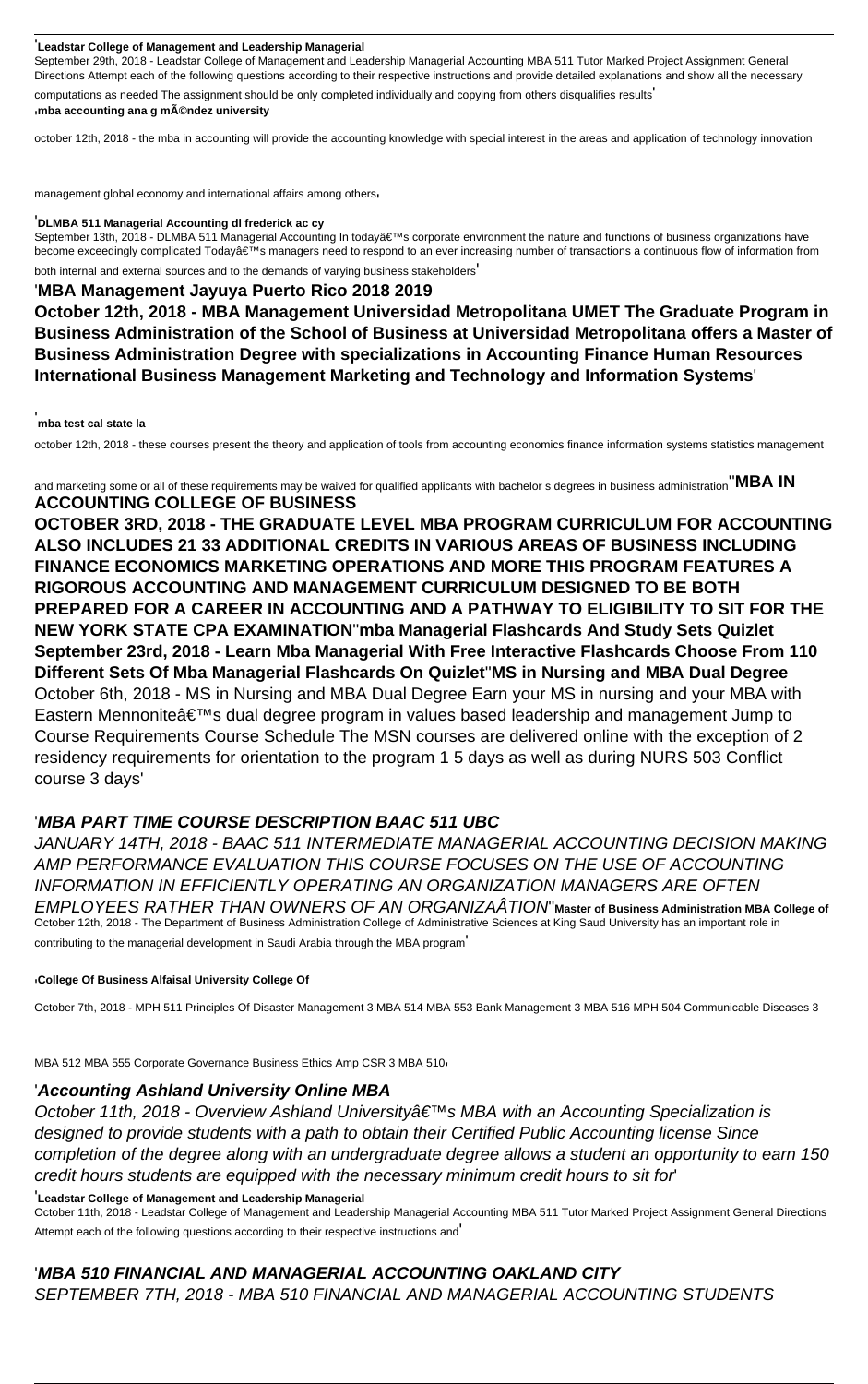EXPLORE THE COMPLEX ROLE OF ACCOUNTING AND ITS ROLE WITHIN THE ORGANIZATION FOR PLANNING AND CONTROL PURPOSES AS WELL AS THE RELEVANT USE OF FINANCIAL DATA FOR CREDITORS INVESTORS AND OTHER EXTERNAL STAKEHOLDERS'

## **'MBA Management Ana G Méndez University**

September 23rd, 2018 - Masters in Business Administration Specialization in Management 38 Credits The Graduate Program in Business Administration of the School of Business Administration at Universidad Metropolitana offers a Master of Business Administration Degree with majors in Human Resources and Management Accounting and Marketing''**Management Accounting MBA Program** October 6th, 2018 - Description Please Note The Management Accounting Specialization Will Not Be Offered Effective July 1 2015 And Students Admitted Into Year 1 Of The MBA Program In September 2014 Are Not Eligible For The Specialization This Specialization Gives Students An Opportunity To Earn An MBA Degree And The CMA Designation In Less Than Two Years'

## '**Master of Business Administration MBA CityU**

**October 12th, 2018 - The Master of Business Administration program at City University of Seattle prepares you to lead manage and grow diverse organizations You can customize the program to your personal career goals through our emphasis areas which include accounting human resource management project management and more**'

## '**managerial accounting mba 515 final exam problems free essays**

october 1st, 2018 - the mba title stands for master of business administration and implies that the person holding the degree is qualified to hold a position in senior management within a firm'

## '**MBA 511 Quantitative Analysis MBA 512 Marketing Management**

**October 6th, 2018 - Master of Business Administration General MBA 510 Financial Accounting Cr Hr 3 Prerequisite MBA 511 Grad Scheme Letter At the end of this course students will be able to read analyse and interpret financial data appreciate the financial consequences of their decisions and make informed business decisions In this course students will study the assumptions and concepts underlying**'

## '**UW PARKSIDE MASTER OF BUSINESS ADMINISTRATION**

**OCTOBER 12TH, 2018 - A SURVEY OF FINANCIAL AND MANAGERIAL ACCOUNTING PRINCIPLES INCLUDING THE PREPARATION AND ANALYSIS OF FINANCIAL STATEMENTS THE USE OF ACCOUNTING INFORMATION IN DECISION MAKING AND THE ACQUISITION AND APPLICATION OF ACCOUNTING INFORMATION FOR MANAGERIAL PLANNING AND CONTROL NOT AVAILABLE TO STUDENTS WITH CREDIT IN ACCT 201**'

## '**MBA 501 Shad lee Academia edu**

October 3rd, 2018 - MBA 501 Principles of Management amp Organizational Behavior 3 MBA 502 Business Mathematics 3 MBA 503 Financial Accounting 3 MBA 504 Business Research Methods 3 MBA 505 Managerial Economics 3 MBA 506 Marketing Management 3 MBA 507 Business Communications 3 MBA 508 Management Information Systems 3 MBA 509 Human Resources Management 3 MBA 510 Macro Economics 3 MBA 511 Financial Management 3 MBA'

### '**Management Accounting MBA Crystal Ball**

October 12th, 2018 - Management accounting or managerial accounting is by definition the process of identifying analysing recording and presenting financial

information that can be used internally by managers for planning decision making and operational control'

### '**Online MBA Project Management UL Lafayette Online**

October 11th, 2018 - The accelerated 100 online 15 month online MBA in Project Management program at University of Louisiana at Lafayette Start shaping your future today'

### '**Leadstar College Of Management And Leadership Managerial**

February 12th, 2017 - Leadstar College Of Management And Leadership Managerial Accounting MBA 511 Tutor Marked Project Assignment General Directions • Attempt Each Of The Following Questions According To Their Respective Instructions And Provide Detailed Explanations And Show All The Necessary Computations As Needed''**MBA DISTANCE EDUCATION SUMMER 2018 COURSES MISSISSIPPI**

OCTOBER 1ST, 2018 - INTRODUCTION TO FINANCIAL AND MANAGERIAL ACCOUNTING INCLUDING ACCOUNTING PROCESS CASH FLOW ELEMENTS BUSINESS ORGANIZATIONS